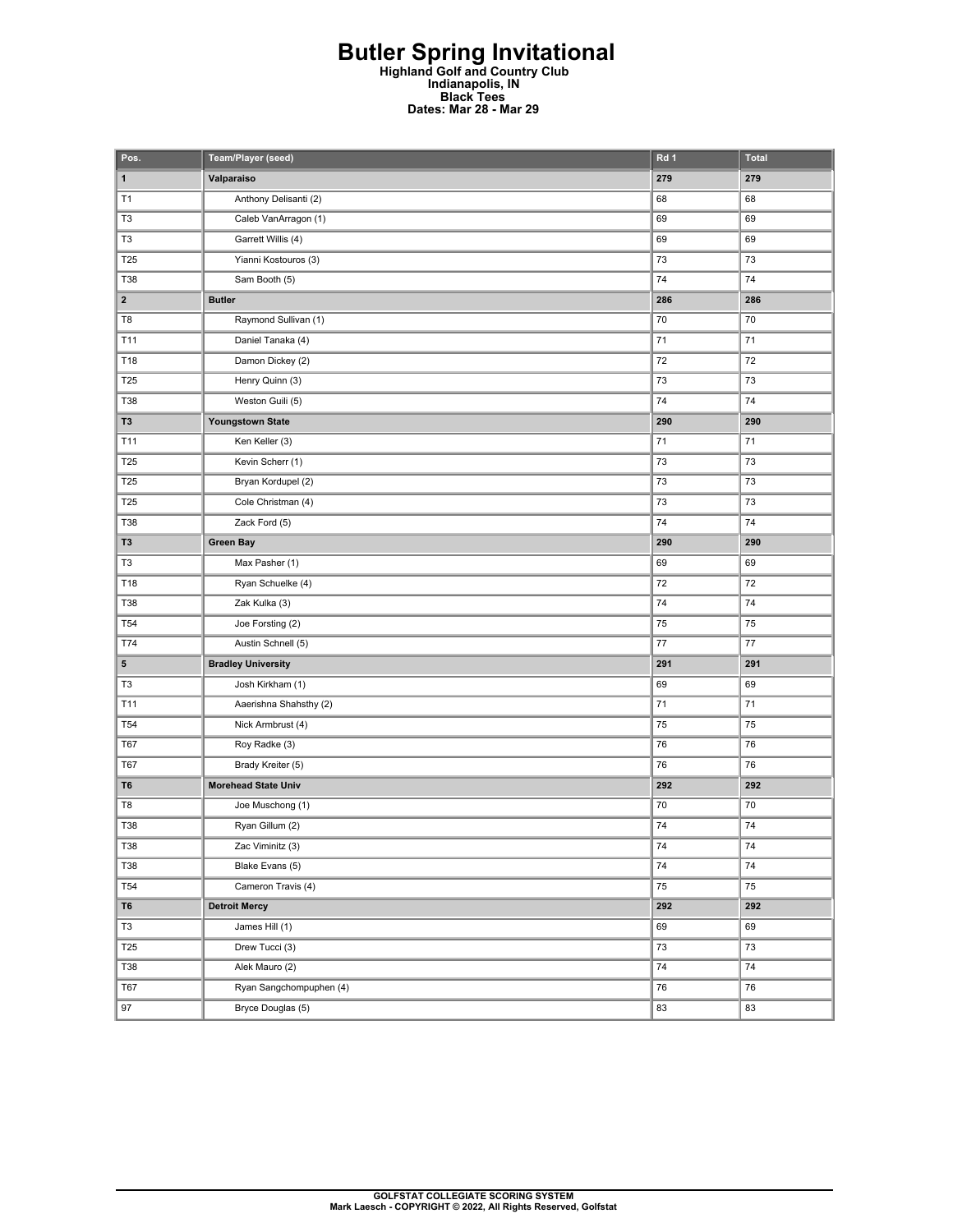| Pos.            | Team/Player (seed)       | Rd 1 | <b>Total</b> |
|-----------------|--------------------------|------|--------------|
| 8               | Evansville               | 293  | 293          |
| T <sub>8</sub>  | Caleb Wassmer (5)        | 70   | 70           |
| T11             | Dallas Koth (2)          | 71   | 71           |
| T <sub>18</sub> | Isaac Rohleder (1)       | 72   | 72           |
| T89             | Henry Kiel (3)           | 80   | 80           |
| 98              | Carson Parker (4)        | 85   | 85           |
| 9               | <b>Bellarmine</b>        | 294  | 294          |
| T11             | Jensen Klondike (2)      | 71   | 71           |
| T18             | Shawn DeWeese (3)        | 72   | 72           |
| <b>T38</b>      | Frankie Morgan (1)       | 74   | 74           |
| T74             | Kannon Tucker (5)        | 77   | 77           |
| T89             | Ballard Harris (4)       | 80   | 80           |
| <b>T10</b>      | <b>Purdue Fort Wayne</b> | 297  | 297          |
| <b>T25</b>      | Tyler Green (2)          | 73   | 73           |
| <b>T38</b>      | Kasey Lilly (1)          | 74   | 74           |
| <b>T54</b>      | Burke Pitz (4)           | 75   | 75           |
| <b>T54</b>      | Brett Seward (5)         | 75   | 75           |
| <b>T67</b>      | Hunter Mefford (3)       | 76   | 76           |
| T10             | Indian Hills CC          | 297  | 297          |
| T18             | Ryan Thomas (2)          | 72   | 72           |
| <b>T25</b>      | Max Hartmann (5)         | 73   | 73           |
| <b>T54</b>      | Thomas Choi (4)          | 75   | 75           |
| T74             | Frank Vucic (1)          | 77   | $77$         |
| T89             | Mitch Revie (3)          | 80   | 80           |
| 12              | Indianapolis             | 300  | 300          |
| <b>T38</b>      | Bryce Robertson (1)      | 74   | 74           |
| <b>T38</b>      | Ethan Stanley (2)        | 74   | 74           |
| <b>T54</b>      | Collin Powers (4)        | 75   | 75           |
| T74             | Noah Wolfe (3)           | 77   | $77 \,$      |
| T74             | Ty Stansfield (5)        | 77   | 77           |